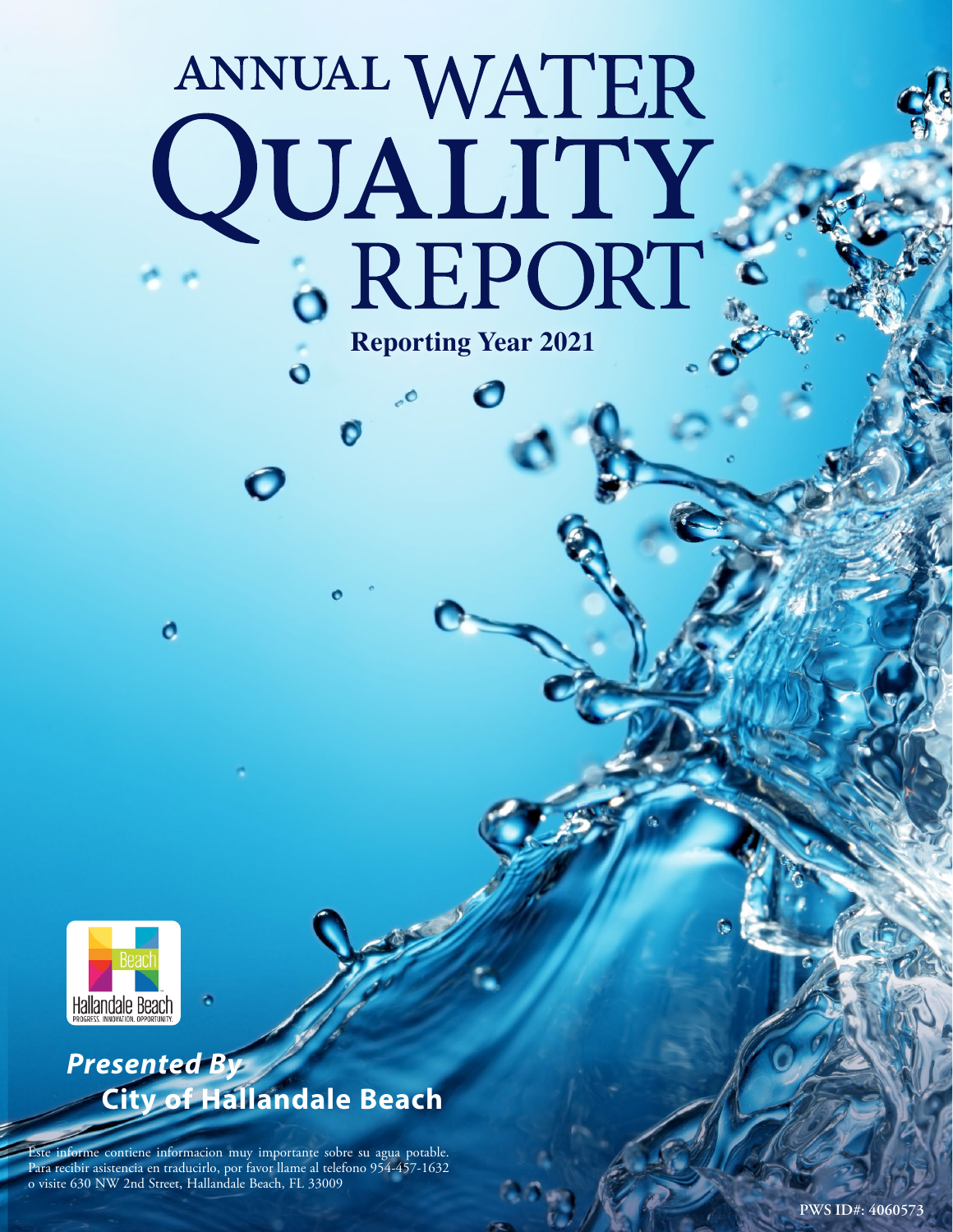

#### **We've Come a Long Way**

nce again, we are proud to present our annual water quality report covering the period between January 1 and December 31, 2021. In a matter of only a few decades, drinking water has become exponentially safer and more reliable than at any other point in human history. Our exceptional staff continues to work hard every day—at all hours—to deliver the highest-quality drinking water without interruption. Although the challenges ahead are many, we feel that by relentlessly investing in customer outreach and education, new treatment technologies, system upgrades, and training, the payoff will be reliable, high-quality tap water delivered to you and your family.

#### **Sources of City Drinking Water**

Drinking water can come from either groundwater sources<br>(via wells) or surface water sources (such as rivers, lakes,<br>and ground). The City of Hallandale Book is wonalied by and streams). The City of Hallandale Beach is supplied by groundwater from the Biscayne Aquifer. This groundwater is withdrawn by wells drilled approximately 100 feet into the aquifer. Four (4) wells that supply Hallandale Beach

with water are located within the City limits. The City is also supplied with well water from Broward County's South Regional Well Field located in Southwestern Broward County. The City of Hallandale Beach is fortunate to have groundwater rather than surface water as its source for the City's drinking water supply. Groundwater is less likely to contain

contaminants than suface water sources. In emergencies we have an agreement with the City of North Miami Beach to purchase finished water through our interconnected water mains.

#### **Source Water Assessment**

The Department of Environmental Protection has<br>performed a Source Water Assessment on our system and a search of the data sources indicated 2 potential sources of contamination near our wells. The assessment results are available on the FDEP Source Water Assessment and Protection Program website at: [https://prodlamp.dep.state.fl.us/swapp/](https://prodlamp.dep.state.fl.us/swapp/Welcome/detailsByPublicOutreachDate/4060573/10012021) [Welcome/detailsByPublicOutreachDate/4060573/10012021](https://prodlamp.dep.state.fl.us/swapp/Welcome/detailsByPublicOutreachDate/4060573/10012021)

#### **Important Health Information**

Some people may be more vulnerable to contaminants<br>In drinking water than the general population. Immunocompromised persons such as persons with cancer undergoing chemotherapy, persons who have undergone organ transplants, people with HIV/AIDS or other immune system disorders, some elderly, and infants may be particularly at risk from infections. These people should seek advice about

drinking water from their health care providers. The U.S. EPA/CDC (Centers for Disease Control and Prevention) guidelines on appropriate means to lessen the risk of infection by *cryptosporidium* and other microbial contaminants are available from the Safe Drinking Water Hotline at (800) 426-4791 or online at: [http://water.epa.gov/](http://water.epa.gov/drink/hotline) [drink/hotline](http://water.epa.gov/drink/hotline).

#### **Substances That Could Be in Water**

The sources of drinking water (both tap water and bottled<br>water) include rivers, lakes, streams, ponds, reservoirs, springs, and wells. As water travels over the surface of the land or through the ground, it dissolves naturally occurring minerals and, in some cases, radioactive material, and can pick up substances resulting from the presence of animals or from human activity.

> Contaminants that may be present in source water include:

> Microbial Contaminants, such as viruses and bacteria, which may come from sewage treatment plants, septic systems, agricultural livestock operations, and wildlife.

Inorganic Contaminants, such as salts and metals, which can be naturally occurring or result from urban stormwater runoff, industrial or domestic wastewater discharges, oil and gas production, mining, or farming.

Pesticides and Herbicides, which may come from a variety of sources such as agriculture, urban stormwater runoff, and residential uses.

Organic Chemical Contaminants, including synthetic and volatile organic chemicals, which are by-products of industrial processes and petroleum production, and can also come from gas stations, urban stormwater runoff, and septic systems.

Radioactive Contaminants, which can be naturally occurring or the result of oil and gas production and mining activities.

In order to ensure that tap water is safe to drink, the U.S. EPA prescribes regulations, which limit the amount of certain contaminants in water provided by public water systems. The Food and Drug Administration (FDA) regulations establish limits for contaminants in bottled water, which must provide the same protection for public health.

Drinking water, including bottled water, may reasonably be expected to contain at least small amounts of some contaminants. The presence of contaminants does not necessarily indicate that the water poses a health risk. More information about contaminants and potential health effects can be obtained by calling the Environmental Protection Agency's Safe Drinking Water Hotline at (800) 426-4791.

UESTIONS? For more information about this report, or for any questions relating to your drinking water, please call or email John Fawcett at (954 457-1632, or e-mail him at: [jfawcett@cohb.org](mailto:jfawcett@cohb.org).

 $66 -$ **When the well is dry, we** 

**know the worth of water.**

99

*—Benjamin Franklin*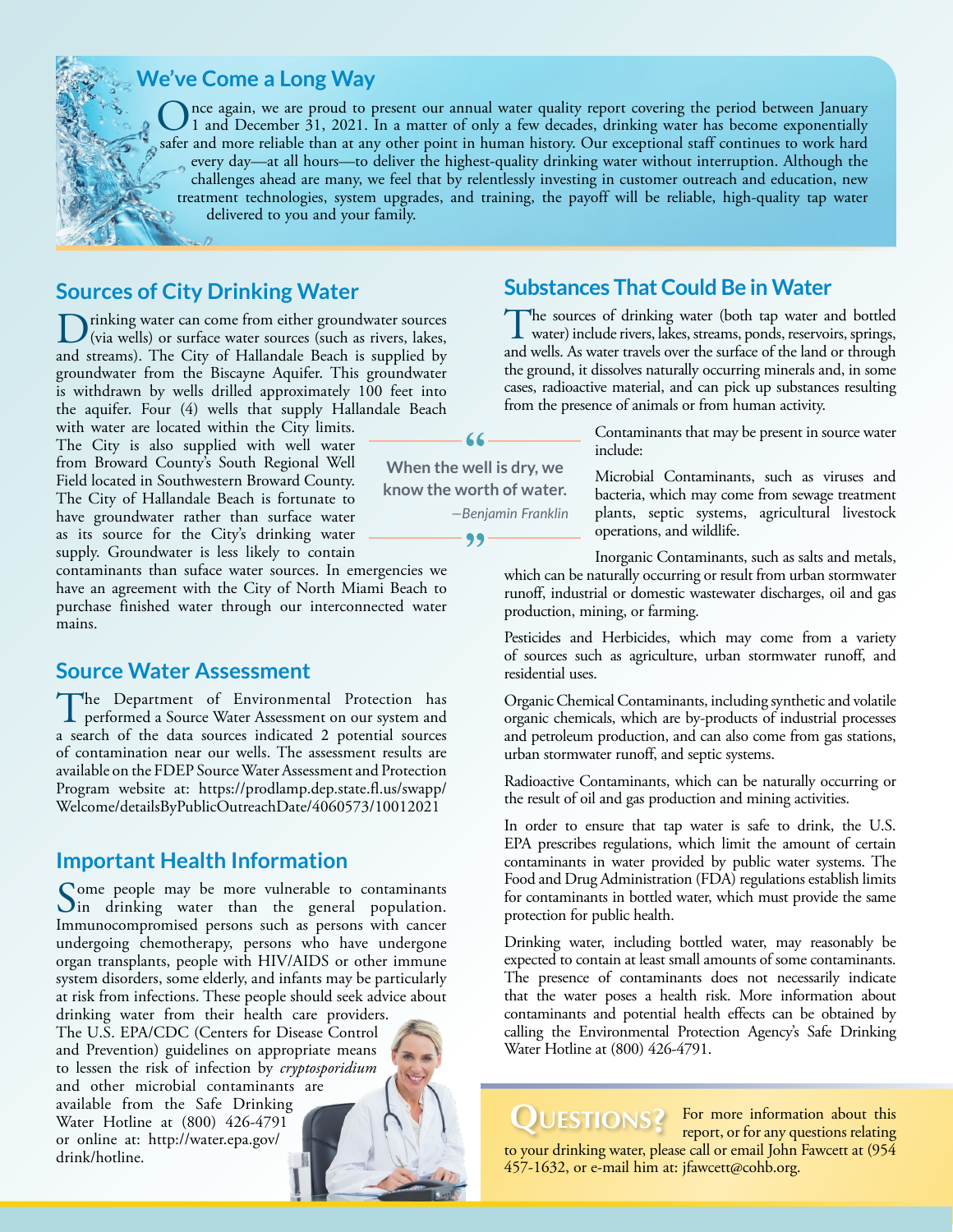# **What are PFAS?**

Per- and polyfluoroalkyl substances (PFAS) are a group of manufactured chemicals used worldwide since the 1950s to make fluoropolymer coatings and products that resist heat, oil, stains, grease, and water. During production and use, PFAS can migrate into the soil, water, and air. Most PFAS do not break down; they remain in the environment, ultimately finding their way into drinking water. Because of their widespread use and their persistence in the environment, PFAS are found all over the world at low levels. Some PFAS can build up in people and animals with repeated exposure over time.

The most commonly studied PFAS are perfluorooctanoic acid (PFOA) and perfluorooctane sulfonic acid (PFOS). PFOA and PFOS have been phased out of production and use in the United States, but other countries may still manufacture and use them.

Some products that may contain PFAS include:

- Some grease-resistant paper, fast food containers/wrappers, microwave popcorn bags, pizza boxes
- Nonstick cookware
- Stain-resistant coatings used on carpets, upholstery, and other fabrics
- Water-resistant clothing
- Personal care products (shampoo, dental floss) and cosmetics (nail polish, eye makeup)
- Cleaning products
- Paints, varnishes, and sealants

Even though recent efforts to remove PFAS have reduced the likelihood of exposure, some products may still contain them. If you have questions or concerns about products you use in your home, contact the Consumer Product Safety Commission at (800) 638-2772. For a more detailed discussion on PFAS, please visit: <https://www.atsdr.cdc.gov/pfas/index.html>.

#### **Community Participation**

You are invited to participate in City Commission I meetings and voice your concerns about your drinking water. The Commission meets the first and third Wednesday of each month. The Commission meeting Chamber is located in the City's Municipal Complex at 400 South Federal Highway in Hallandale Beach. Please call (954) 457-1300 or visit the City's website at: [www.cohb.org](http://www.cohb.org), to obtain meeting times and additional information.

## **Lead in Home Plumbing**

If present, elevated levels of lead<br>
can cause serious health problems,<br>
seriously for a grap and under and can cause serious health problems, especially for pregnant women and young children. Lead in drinking water is primarily from materials and components associated with service lines and home plumbing. We are responsible for providing high-quality drinking water, but we cannot control the variety of materials used in plumbing components. When your water has been sitting for several hours, you can minimize



the potential for lead exposure by flushing your tap for 30 seconds to 2 minutes before using water for drinking or cooking. If you are concerned about lead in your water, you may wish to have your water tested. Information on lead in drinking water, testing methods, and steps you can take to minimize exposure is available from the Safe Drinking Water Hotline at (800) 426-4791 or online at: [www.epa.gov/](http://www.epa.gov/safewater/lead) [safewater/lead.](http://www.epa.gov/safewater/lead)

#### **How Is My Water Treated and Purified?**

uring the period covered by this Water Quality Report, the City of Hallandale Beach utilized two methods to treat its potable water supply. The two methods are used together and yield a quality finished water product that is very agreeable to sight and taste. The first method is called lime softening, and has been used by the City for many years to treat its potable water supply. A second treatment method has also been added called membrane softening. Membrane softening treatment yields extremely high quality water and assures that the City's drinking water supply meets, and exceeds, drinking water regulatory requirements. The City adds chlorine to its drinking water in compliance with state regulatory standards. Chlorine is added in very small amounts to prevent contamination from harmful bacteria. The City also adds fluoride to it's drinking water. Fluoride is added in very small quantities, as recommended by the U.S. Department of Health and Human Services, to effectively reduce the incidence of tooth decay.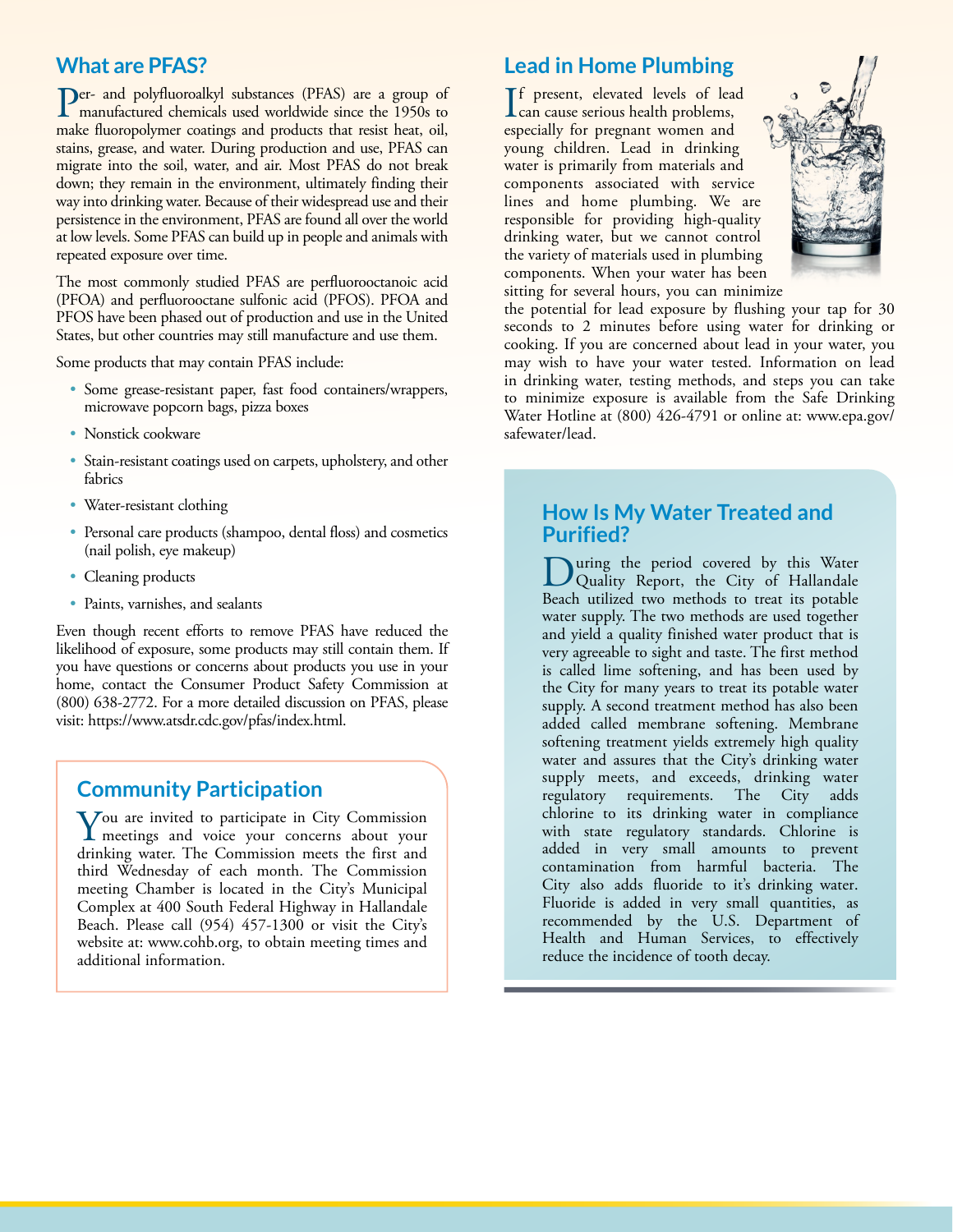# **Test Results**

Our water is monitored for many different kinds of substances on a very strict sampling schedule. And, the water we deliver must meet specific health standards. Here, we only show<br>those substances that were detected in our is unsafe to drink; our goal is to keep all detects below their respective maximum allowed levels.

The State recommends monitoring for certain substances less than once per year because the concentrations of these substances do not change frequently. In these cases, the most recent sample data are included, along with the year in which the sample was taken.

| PRIMARY REGULATED CONTAMINANTS                                                         |                                                 |                                       |                                            |                                 |                                  |                                  |                                                         |                                   |                |                                       |                                          |                         |                                       |                                                                                                                                                                   |  |
|----------------------------------------------------------------------------------------|-------------------------------------------------|---------------------------------------|--------------------------------------------|---------------------------------|----------------------------------|----------------------------------|---------------------------------------------------------|-----------------------------------|----------------|---------------------------------------|------------------------------------------|-------------------------|---------------------------------------|-------------------------------------------------------------------------------------------------------------------------------------------------------------------|--|
| <b>Microbiological Contaminants</b>                                                    |                                                 |                                       |                                            |                                 |                                  |                                  |                                                         |                                   |                |                                       |                                          |                         |                                       |                                                                                                                                                                   |  |
| <b>CONTAMINANT AND UNIT OF MEASUREMENT</b>                                             |                                                 |                                       | <b>TT VIOLATION (YES/NO)</b>               |                                 |                                  |                                  | DATES OF SAMPLING (MO./YR.)                             |                                   |                | <b>RESULT</b>                         | <b>MCLG</b>                              | <b>TT</b>               |                                       | <b>LIKELY SOURCE OF CONTAMINATION</b>                                                                                                                             |  |
| Total Coliform Bacteria (Positive samples)                                             |                                                 |                                       | No                                         |                                 |                                  | 12/2021                          |                                                         |                                   |                | <b>NA</b>                             | NA                                       | <b>TT</b>               |                                       | Naturally present in the environment                                                                                                                              |  |
| <b>Inorganic Contaminants</b>                                                          |                                                 |                                       |                                            |                                 |                                  |                                  |                                                         |                                   |                |                                       |                                          |                         |                                       |                                                                                                                                                                   |  |
| <b>CONTAMINANT AND UNIT OF</b><br><b>MEASUREMENT</b>                                   | <b>DATES OF</b><br><b>SAMPLING</b><br>(MO./YR.) |                                       | <b>MCL VIOLATION</b><br>(YES/NO)           | <b>LEVEL</b><br><b>DETECTED</b> |                                  |                                  | <b>RANGE OF</b><br><b>RESULTS</b><br><b>MCLG</b>        |                                   | <b>MCL</b>     | <b>LIKELY SOURCE OF CONTAMINATION</b> |                                          |                         |                                       |                                                                                                                                                                   |  |
| <b>Barium</b> (ppm)                                                                    |                                                 | 8/2021                                | $\rm No$                                   |                                 | 0.0014                           |                                  | NA                                                      | $\overline{2}$                    | $\overline{2}$ |                                       |                                          |                         |                                       | Discharge of drilling wastes; discharge from metal refineries; erosion of natural deposits                                                                        |  |
| Fluoride (ppm)                                                                         |                                                 | 8/2021                                | N <sub>o</sub>                             |                                 | 0.70                             |                                  | <b>NA</b>                                               | $\overline{4}$                    | 4.0            |                                       |                                          |                         |                                       | Erosion of natural deposits; discharge from fertilizer and aluminum factories; water<br>additive which promotes strong teeth when at the optimum level of 0.7 ppm |  |
| Sodium (ppm)                                                                           | 8/2021                                          |                                       |                                            | No<br>12.80                     |                                  |                                  | NA<br>NA                                                |                                   | 160            |                                       | Salt water intrusion; leaching from soil |                         |                                       |                                                                                                                                                                   |  |
| STAGE 1 DISINFECTANTS AND DISINFECTION BY-PRODUCTS                                     |                                                 |                                       |                                            |                                 |                                  |                                  |                                                         |                                   |                |                                       |                                          |                         |                                       |                                                                                                                                                                   |  |
| <b>CONTAMINANT AND UNIT OF MEASUREMENT</b>                                             |                                                 |                                       | <b>DATES OF SAMPLING</b><br>(MO./YR.)      |                                 |                                  | <b>MCL VIOLATION</b><br>(YES/NO) | <b>LEVEL</b><br><b>DETECTED</b>                         | <b>RANGE OF</b><br><b>RESULTS</b> |                | <b>MCLG</b><br><b>OR</b><br>[MRDLG]   |                                          | <b>MCL OR</b><br>[MRDL] |                                       | LIKELY SOURCE OF CONTAMINATION                                                                                                                                    |  |
| <b>Chloramines</b> (ppm)                                                               |                                                 |                                       | 12/2021                                    |                                 |                                  | N <sub>o</sub>                   | $1.32 - 2.23$<br>1.93                                   |                                   |                | $[4]$                                 |                                          | $[4.0]$                 |                                       | Water additive used to control microbes                                                                                                                           |  |
| Haloacetic Acids (five) [HAA5]-Stage 1 (ppb)                                           |                                                 |                                       |                                            | 8/2021                          |                                  | N <sub>o</sub>                   | 8.40                                                    |                                   | $8.1 - 8.4$    | <b>NA</b>                             |                                          | 60                      |                                       | By-product of drinking water disinfection                                                                                                                         |  |
| <b>TTHM</b> [Total trihalomethanes]-Stage 1 (ppb)                                      |                                                 |                                       | 8/2021                                     |                                 |                                  | No                               | 15.60                                                   |                                   | $13.5 - 15.6$  |                                       |                                          | 80                      |                                       | By-product of drinking water disinfection                                                                                                                         |  |
| Lead and Copper (Tap water samples were collected from sites throughout the community) |                                                 |                                       |                                            |                                 |                                  |                                  |                                                         |                                   |                |                                       |                                          |                         |                                       |                                                                                                                                                                   |  |
| <b>CONTAMINANT AND UNIT OF</b><br><b>MEASUREMENT</b>                                   |                                                 | <b>DATES OF SAMPLING</b><br>(MO./YR.) | <b>AL</b><br><b>EXCEEDANCE</b><br>(YES/NO) |                                 | 90TH PERCENTILE<br><b>RESULT</b> |                                  | <b>NO. OF SAMPLING SITES</b><br><b>EXCEEDING THE AL</b> |                                   |                | (ACTION LEVEL)<br><b>MCLG</b>         |                                          | <b>AL</b>               |                                       | <b>LIKELY SOURCE OF CONTAMINATION</b>                                                                                                                             |  |
| Copper [tap water] (ppm)                                                               |                                                 | 8/2020                                | N <sub>o</sub>                             |                                 | 0.0394                           |                                  | $\Omega$                                                |                                   |                | 1.3                                   |                                          | 1.3                     |                                       | Corrosion of household plumbing systems; erosion of natural<br>deposits; leaching from wood preservatives                                                         |  |
| Lead [tap water] (ppb)                                                                 |                                                 | 8/2020                                | N <sub>o</sub>                             |                                 | 1.2                              |                                  | $\mathbf{0}$                                            |                                   |                | $\mathbf{0}$                          |                                          | 15                      |                                       | Corrosion of household plumbing systems; erosion of natural<br>deposits                                                                                           |  |
| <b>SECONDARY CONTAMINANTS</b>                                                          |                                                 |                                       |                                            |                                 |                                  |                                  |                                                         |                                   |                |                                       |                                          |                         |                                       |                                                                                                                                                                   |  |
| <b>CONTAMINANT AND UNIT OF</b><br><b>MEASUREMENT</b>                                   | <b>DATES OF SAMPLING</b><br>(MO./YR.)           |                                       |                                            |                                 | <b>MCL VIOLATION</b><br>(YES/NO) | <b>HIGHEST</b><br><b>RESULT</b>  | <b>RANGE OF</b><br><b>RESULTS</b>                       | <b>MCLG</b>                       |                | <b>MCL</b>                            |                                          |                         | <b>LIKELY SOURCE OF CONTAMINATION</b> |                                                                                                                                                                   |  |
| Chloride (ppm)                                                                         |                                                 | 08/2021                               | N <sub>o</sub>                             |                                 |                                  | 20.1                             | NA                                                      |                                   | <b>NA</b>      |                                       | 250                                      |                         |                                       | Natural occurrence from soil leaching                                                                                                                             |  |
| Fluoride (ppm)                                                                         |                                                 | 8/2021                                | N <sub>o</sub>                             |                                 | 0.70                             |                                  | <b>NA</b>                                               |                                   | <b>NA</b>      |                                       | 2.0                                      |                         |                                       | Erosion of natural deposits; water additive that promotes strong teeth;<br>discharge from fertilizer and aluminum factories                                       |  |
| Iron (ppb)                                                                             | 8/2021                                          |                                       |                                            |                                 | N <sub>o</sub>                   | 16                               | <b>NA</b>                                               |                                   | <b>NA</b>      |                                       | 300                                      |                         |                                       | Natural occurrence from soil leaching                                                                                                                             |  |
| Odor (Units)                                                                           |                                                 | 8/2021                                |                                            |                                 | N <sub>o</sub><br>$\mathbf{1}$   |                                  | <b>NA</b>                                               |                                   | <b>NA</b>      |                                       | 3 <sup>2</sup>                           |                         | Naturally occurring organics          |                                                                                                                                                                   |  |
| Sulfate (ppm)                                                                          |                                                 | 08/2021                               |                                            |                                 | 7.2<br>$\rm No$                  |                                  | NA                                                      |                                   | <b>NA</b>      |                                       | 250                                      |                         | Natural occurrence from soil leaching |                                                                                                                                                                   |  |
| <b>Total Dissolved Solids (ppm)</b>                                                    |                                                 | 8/2021                                |                                            | $\rm No$                        |                                  | 75.0                             | NA                                                      |                                   | NA             |                                       | 500                                      |                         | Natural occurrence from soil leaching |                                                                                                                                                                   |  |